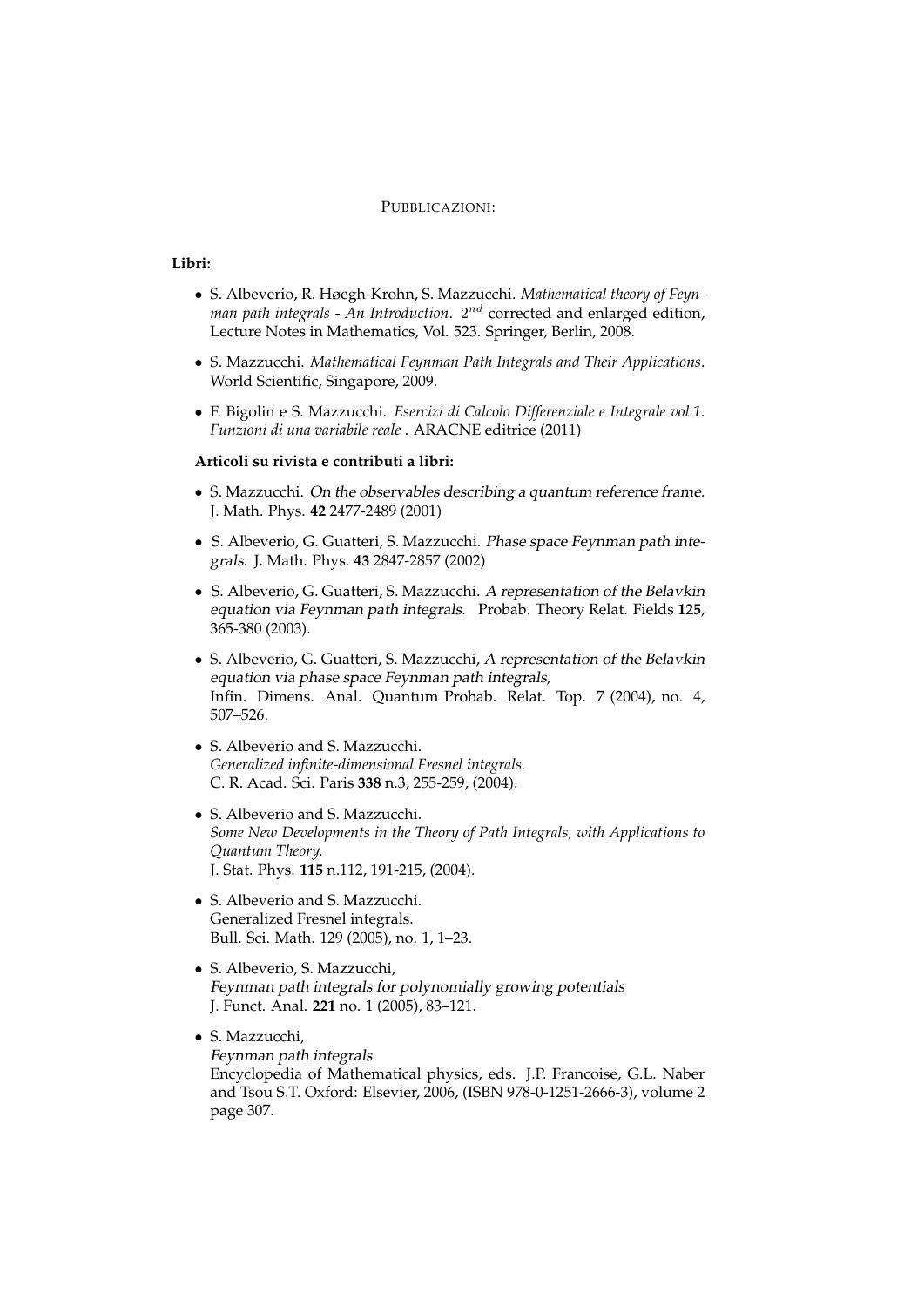- S. Albeverio, S. Mazzucchi, Feynman path integrals for the time dependent quartic oscillator, C. R. Math. Acad. Sci. Paris 341 (2005), no. 10, 647–650.
- S. Albeverio, S. Mazzucchi, The time dependent quartic oscillator a Feynman path integral approach. J. Funct. Anal. 238,471-488 (2006)
- S. Albeverio, L. Cattaneo, L. Di Persio, S. Mazzucchi, *A rigorous approach to the Feynman-Vernon influence functional and its applications. I*. J. Math. Phys. 48 (2007), no. 10, 102109.
- S. Mazzucchi, *Feynman path integrals for the inverse quartic oscillator. J. Math. Phys.* 49, n. 9 (2008), 093502 (15 pages).
- S. Albeverio, S. Mazzucchi, An asymptotic functional-integral solution for the Schrödinger equation with polynomial potential, J. Funct. Anal. 257 (2009), no. 4, 1030–1052.
- S. Albeverio, S. Mazzucchi, Infinite dimensional oscillatory integrals with polynomial phase function and the trace formula for the heat semigroup. From probability to geometry. Volume in honour of the 60th birthday of Jean-Michel Bismut. Astérisque 327 (I), (2009), 17-45.
- G. Greco, S. Mazzucchi and E. Pagani, Peano on derivative of measures: strict derivative of distributive set functions. Atti Accad. Naz. Lincei Cl. Sci. Fis. Mat. Natur. Rend. Lincei (9) Mat. Appl. 21 (2010), no. 3, 305339.
- S. Mazzucchi. Functional-integral solution for the Schrödinger equation with polynomial potential: a white noise approach. to appear in *Infin. Dimens. Anal. Quantum Probab. Relat. Top.* (2011).

## **Proceedings:**

• S. Mazzucchi, Some new developments in Feynman path integrals and applications

in *Proceedings of the XIV International Congress of Mathematical Physics* 505– 511, World Sci. Publ., Hackensack, NJ, 2005.

• S. Albeverio, S. Mazzucchi, Integrali di Cammino di Feynman e Misurazione Quantistica, in *Atti del colloqui di Matematica 2001-2003*, Note di matematica e fisica,

Edizioni Cerfim Locarno, anno 16, vol. 12, 123-156, 2003.

• S. Albeverio and S. Mazzucchi, Feynman path integrals for time-dependent potentials.

"Stochastic Partial Differential equations and Applications" Proceedings of the VIII Conference held in Trento, January 2004. Edited by G. Da Prato and L. Tubaro.

• S. Albeverio and S. Mazzucchi, *Theory and applications of infinite dimensional oscillatory integrals.* in : "Stochastic Analysis and Applications", Proceedings of the Abel

Symposium 2005 in honor of Prof. Kiyosi Ito, 75-92 Springer (2006).